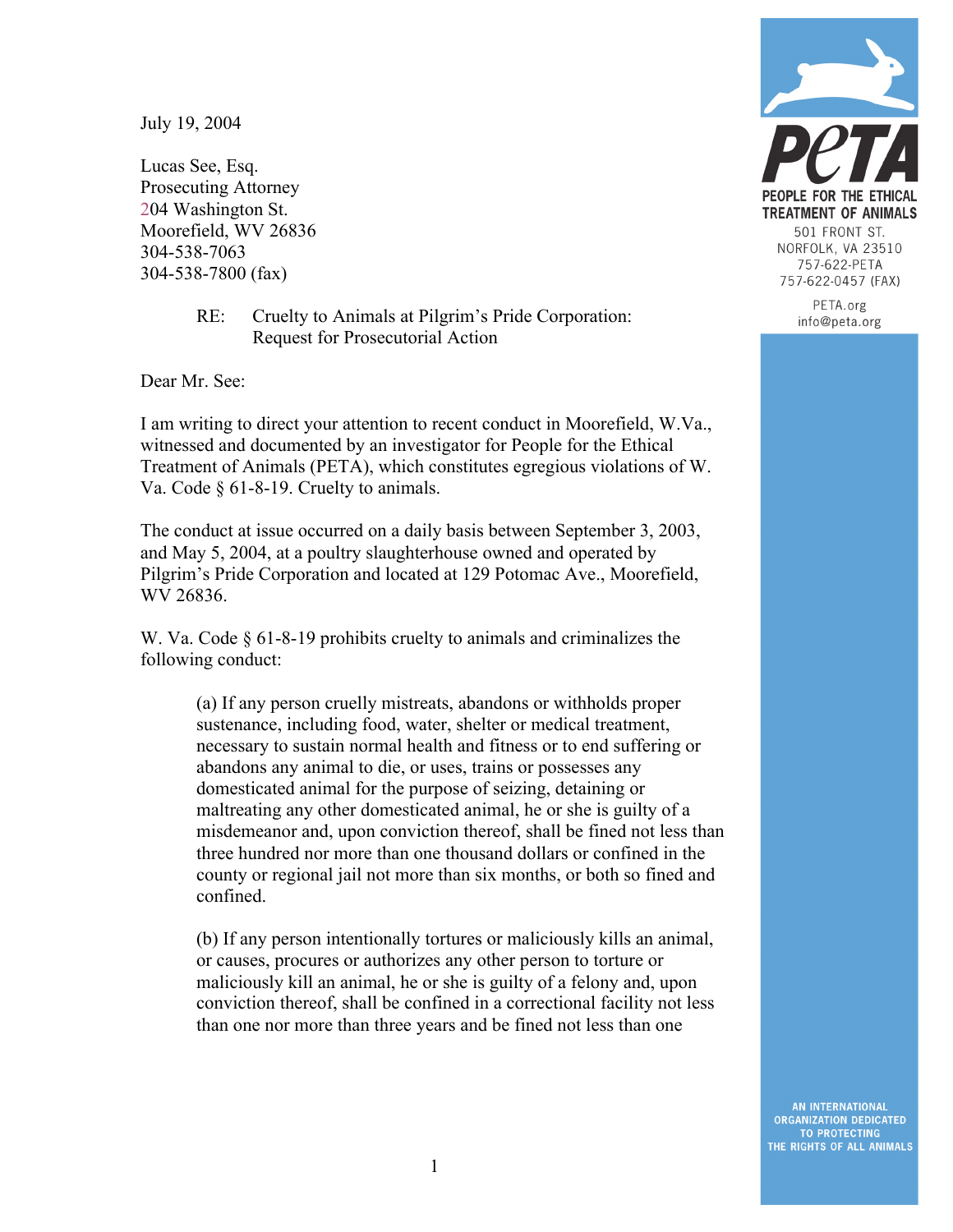thousand dollars nor more than five thousand dollars. For the purposes of this subsection, "torture" means an action taken for the primary purpose of inflicting pain.

Enclosed is edited video footage that contains examples of hundreds of violations of the statute, which transpired during the course of an eight-month PETA investigation and were documented in their entirety in a series of videos filmed by the investigator. As one expert in farmed-animal husbandry summarizes, the video footage reveals "workers gratuitously bouncing live chickens off walls, slamming birds brutally to the floor, jumping on the animals viciously with one or both feet, kicking birds, [and] throwing birds at other employees  $\ldots$ ."

The unedited video footage is available on request and contains evidence of scores of additional violations of the statute. In addition, please find attached a declaration provided by the PETA investigator, which documents further instances of cruelty to  $\frac{1}{2}$  animals.<sup>2</sup> The declaration is offered in support of the allegations contained herein, and the PETA investigator is available to assist your office upon request and at your convenience.

The complaint against the actions of employees at the slaughterhouse and Pilgrim's Pride Corporation is detailed below. Attached are statements by independent, internationally renowned experts in the field of animal husbandry that unequivocally declare that the actions depicted in the edited video footage fall below the parameters of usual and accepted industry standards and, moreover, are intentionally abusive, cruel, and malicious $<sup>3</sup>$ </sup>

The videos and declaration provide incontrovertible evidence of intentional torture and malicious killing of chickens at the above-referenced facility and thus warrant an investigation and prosecution of all culpable parties.

# **I. OVERVIEW OF INCIDENTS OF CRUELTY TO ANIMALS AT PILGRIM'S PRIDE**

The majority of the conduct was commonplace and directed at live, fully-conscious chickens. The conduct is described in general terms to include the following:

- Stomping and jumping on live, fully conscious chickens
- Slamming live, fully conscious chickens against the wall, floor, and machinery
- Kicking live, fully conscious chickens
- Plucking feathers off live chickens in order to "make it snow"

 $\frac{1}{1}$ <sup>1</sup> Letter from Bernard E. Rollin, Ph.D., Distinguished Professor, Professor of Philosophy, Animal Sciences, Biomedical Sciences and University Bioethicist, Colorado State University, to Cem Akin, Research Associate, People for the Ethical Treatment of Animals (June 28, 2004). Ex. 1.<br><sup>2</sup> Declaration of XXX. Ex. 2.

 $3$  The enclosed video titled "Pilgrim's Pride Investigation" contains all scenes that were viewed by the independent experts, as well as additional scenes that further document the conduct at issue. A copy of the video titled "Chicken Slaughterhouse Investigation," which was viewed by the experts, is also enclosed.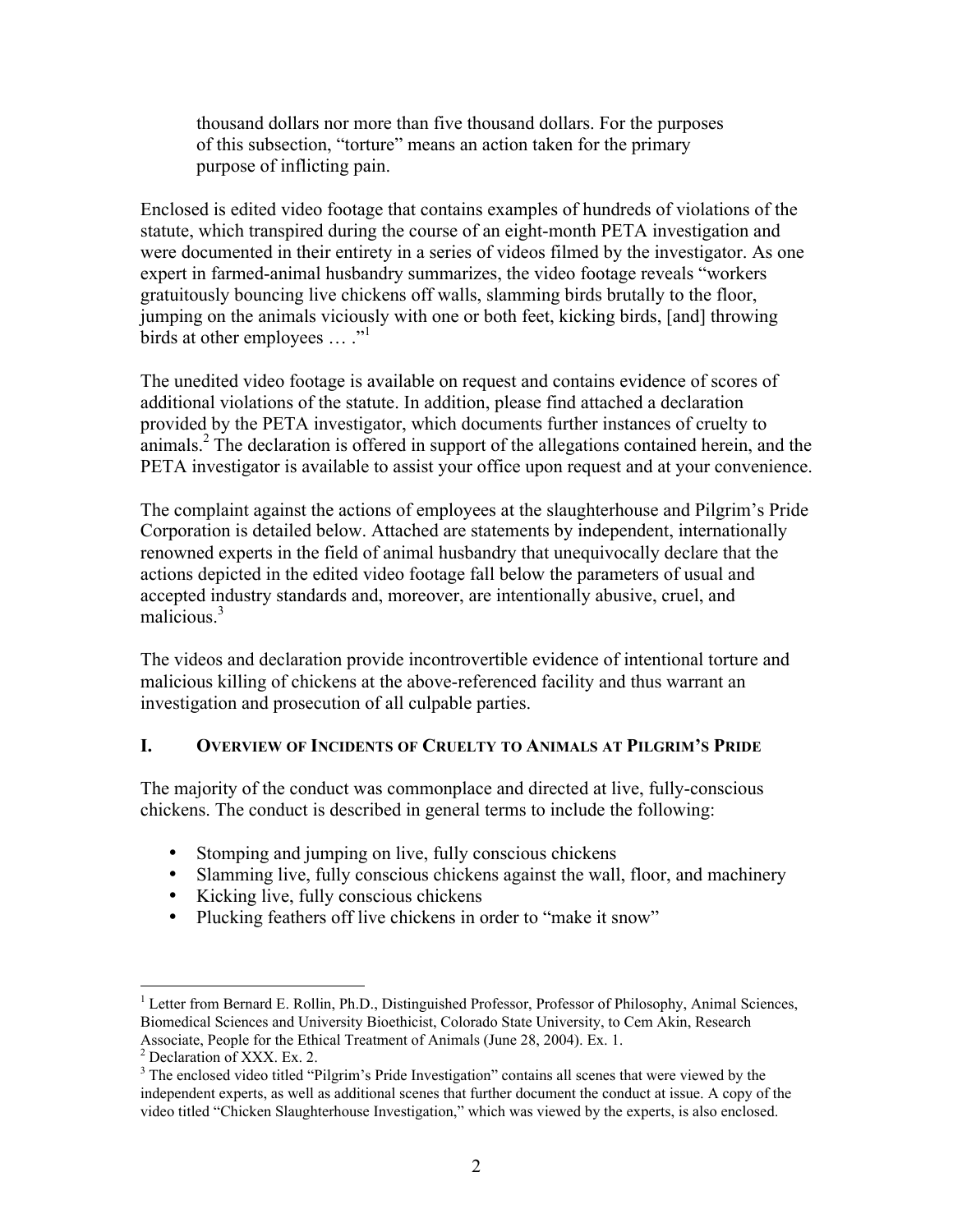- Putting a latex glove over the head of a live chicken and watching the animal struggle and suffer as she slowly suffocates
- Twisting the necks of live chickens until the animals' heads detach from their bodies
- Squeezing live chickens until feces are expelled from their rectums and directing the stream of feces into the eyes of other chickens
- Dropping a coffee can filled with concrete onto live chickens
- Tossing live chickens across the room and punting the animals while employees play "football" with the birds
- Beating live chickens with a rubber hose
- Spray painting live chickens, directing the aerosol into the eyes and faces of the birds
- Breaking live chickens' legs because the animals struggle when they are picked up
- Breaking the bodies of live chickens in half by smashing the animals against the metal rail of the conveyor belt
- Punching live chickens
- Breaking the wings of live chickens
- Smashing live chickens against the metal rail to make their heads pop off
- Beating live chickens with a metal rod
- Discarding injured chickens in a bin where the birds are left to suffer for hours or suffocate under the bodies of other birds

These and similar behaviors were part of the daily routine at the Pilgrim's Pride slaughterhouse in Moorefield, as documented herein, and employees engaged in these behaviors—often with unconcealed amusement—while Pilgrim's Pride management turned a blind eye. As discussed in detail below, each and every one of these behaviors was intentional and malicious, as it was carried out for no purpose other than the infliction of pain on the animals, and thus constitutes a felony as defined by W. Va. Code  $§ 61-8-19(b).$ 

# **II. SPECIFIC INCIDENTS OF CRUELTY TO ANIMALS AT PILGRIM'S PRIDE**

A. Intentional and Malicious Cruelty by the "Live Hangers"

The following section recounts the incidents in the enclosed video titled "Pilgrim's Pride Investigation," which you may wish to review at this time. The edited video is not an exhaustive catalog of every incident witnessed and documented during the course of the investigation; rather, it should be viewed as a condensed, representative summary of routine conduct involving felonious cruelty to animals.

The video footage was filmed in the "hang pen" of the facility, a room where lighting is minimal in order to curtail movement by the chickens and thus make it easier for the employees to restrain, or hang, the chickens as they arrive at the slaughterhouse. As a result, the quality of the video footage is not optimal, and identification of individual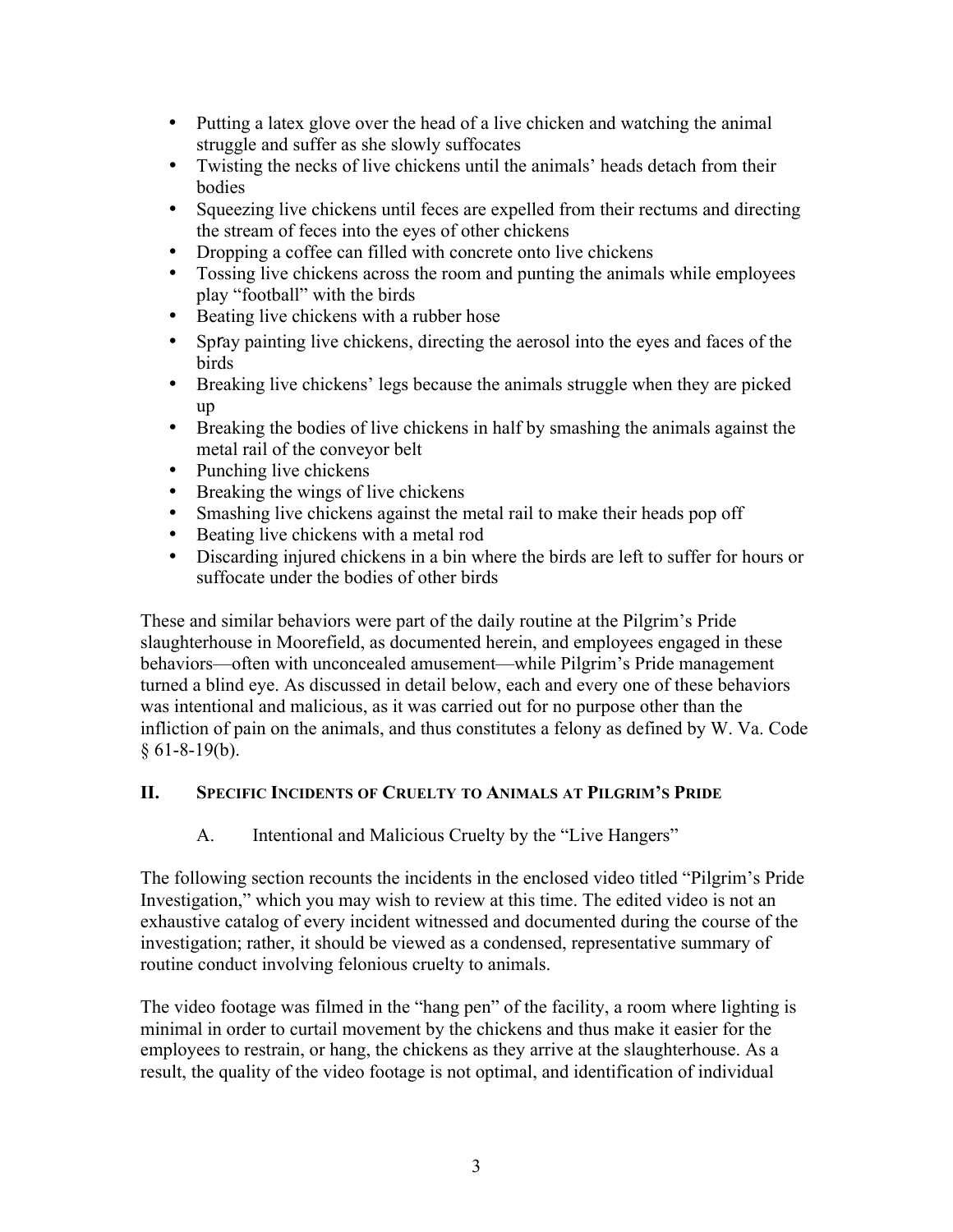employees in the edited video may be difficult.<sup>4</sup> Please note that when these and other incidents are viewed chronologically in real time, each individual perpetrator can be positively identified. PETA is prepared to assist your office with this matter upon request.

You may also wish to review the declaration of the PETA investigator at this time. The declaration contains background information that explains the physical environment and places the contents of the edited video in proper context.<sup>5</sup>

The edited video contains repeated examples of conduct that constitutes "intentional torture" and "malicious killing" of animals as defined under W. Va. § 61-8-19(b) and as those terms have been interpreted by the Supreme Court of Appeals of West Virginia.

W. Va. Code  $\S 61-8-19(b)$  defines "torture" as "an action taken for the primary purpose of inflicting pain"—a definition that applies without question to the behaviors of the employees of Pilgrim's Pride, as documented by the PETA investigator.

The Supreme Court of Appeals of West Virginia has defined malice as "a term importing wickedness and excluding a just cause or excuse," and thus, "malice is implied from any deliberate cruel act[.]"6 In *State v*. *Burgess*, the court recognized that when one unlawfully kills an animal who belongs to another person by using a commonly accepted, humane method (e.g., killing a large farmed animal by a bullet to the head), and there is no evidence of any other malice, the act is not malicious and does not violate W. Va. Code  $\&$  61-3-27.<sup>7</sup>

However, more importantly, the court confirmed that when deliberate acts cause prolonged suffering prior to an animal's death (such as the acts that are the subject of this complaint), malice can be inferred and the actor's conduct constitutes a violation of the law—even when the animal is destined for slaughter for human consumption. $8$ 

The behaviors of the employees of Pilgrim's Pride, as set forth below, violate W. Va. Code § 61-8-19(b) because they bear the mark of maliciousness, i.e., they were carried out for no purpose other than to inflict pain on the animals, and because they do not represent "usual and accepted standards" of poultry production and management, the conduct is not exempt from the prohibitions set forth in the statute.<sup>9</sup>

<sup>-&</sup>lt;br>4 <sup>4</sup> Please note that the quality of the original Hi8 video is superior to that of the enclosed VHS tape.  $5$  See XXX Decl.,  $\lbrack 9$ . Ex. 2.

 $6$  *State v. Burgess*, 516 S.E.2d 491, 493 (W.Va. 1999) (interpreting W. Va. Code  $6$  61-3-27, which prohibits the "malicious killing" of a domestic animal who belongs to another) (internal citations omitted).

 $\frac{1}{8}$  *Id.* at 494. Summane in also noted that even the use of a humane method to kill an animal destined for  $\frac{1}{8}$  In *Burgess*, the court also noted that even the use of a humane method to kill an animal destine human consumption can nevertheless be malicious, citing as examples instances in which a defendant "kills the animal for no other reason than just to watch it die; or proof that he did so out of spite … or to simply annoy the owner  $\ldots$ " *Id.* at 494 n.2.

W. Va. Code § 61-8-19(f) exempts conduct involving poultry "*if kept and maintained according to usual and accepted standards* of … production and management ... ." (Emphasis added.) The exemption does not apply to the conduct at issue in this complaint because none of the behaviors represent "usual and accepted standards" of poultry production and management. The conduct constitutes intentional torture and malicious killing and as such is prohibited under W. Va. Code  $\S$  61-8-19(b).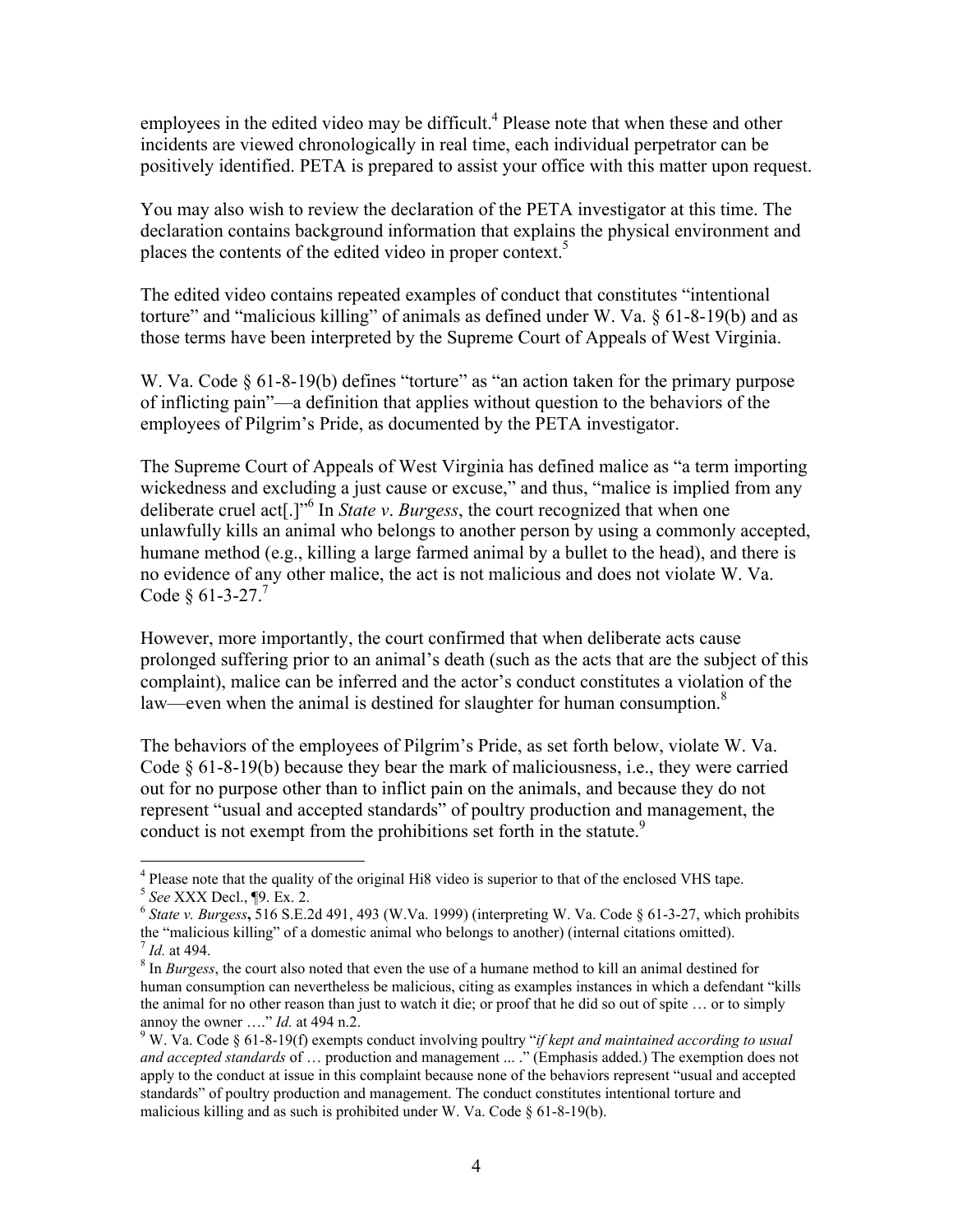## 1.Stomping Live, Fully Conscious Chickens

### Incident 1: March 9, 2004

As XXX (last name unknown, a.k.a. "---") enters the hang pen, he intentionally stomps on a chicken. After XXX steps away, the injured chicken can be seen flapping in the background. XXX proceeds to stomp on another bird.

### Incident 2: March 12, 2004

As XXX walks toward the door, he intentionally stomps on a chicken. Then, using his boot, he pins the animal down and grinds the animal's body into the floor. The animal thrashes beneath his boot. XXX steps away from the injured animal and then kicks another bird. Injured birds can be seen flailing on the floor.

#### Incident 3: April 6, 2004

XXX (last name unknown) enters the hang pen and intentionally stomps on a chicken three times. After the third stomp, the animal continues to thrash. XXX deliberately kicks the animal toward the pile of dead and dying birds. XXX (a.k.a. "---") exits the pen and intentionally slams an animal to the floor.

#### Incident 4: February 23, 2004

XXX intentionally stomps on chickens, targeting birds with ten consecutive steps.

### Incident 5: February 25, 2004

XXX (a.k.a. "---") exits the hang pen; a chicken who has wandered outside is thrown back into the pen. When XXX returns, he intentionally stomps on chickens with both legs. He stomps the animals four times, raising his knees in a tucked position, thereby deliberately increasing the force of his body weight on the birds beneath him.

### Incident 6: February 25, 2004

As XXX (a.k.a. "---" or "---") steps away from the hang line, he deliberately stomps on chickens. XXX raises his knees in a tucked position and stomps on the animals seven times. He stomps another bird twice with one leg and then returns to the line.

#### Incident 7: February 27, 2004

XXX (last name unknown, a.k.a. "---" or "---") enters the pen. As a chicken attempts to exit through the open door, XXX intentionally raises his foot and stomps on the bird. As the bird attempts to evade him, XXX stomps on the bird's wing. When he removes his boot from the animal's body, the injured animal makes another attempt to escape. XXX follows the bird and attempts to stomp on the animal with a series of quick short steps, and when he catches the bird, he stomps on the animal twice.

### Incident 8: March 5, 2004

XXX (a.k.a. "---" or "---") drops a bird as he works on the hang line; he intentionally jumps up with both legs and stomps on the discarded bird.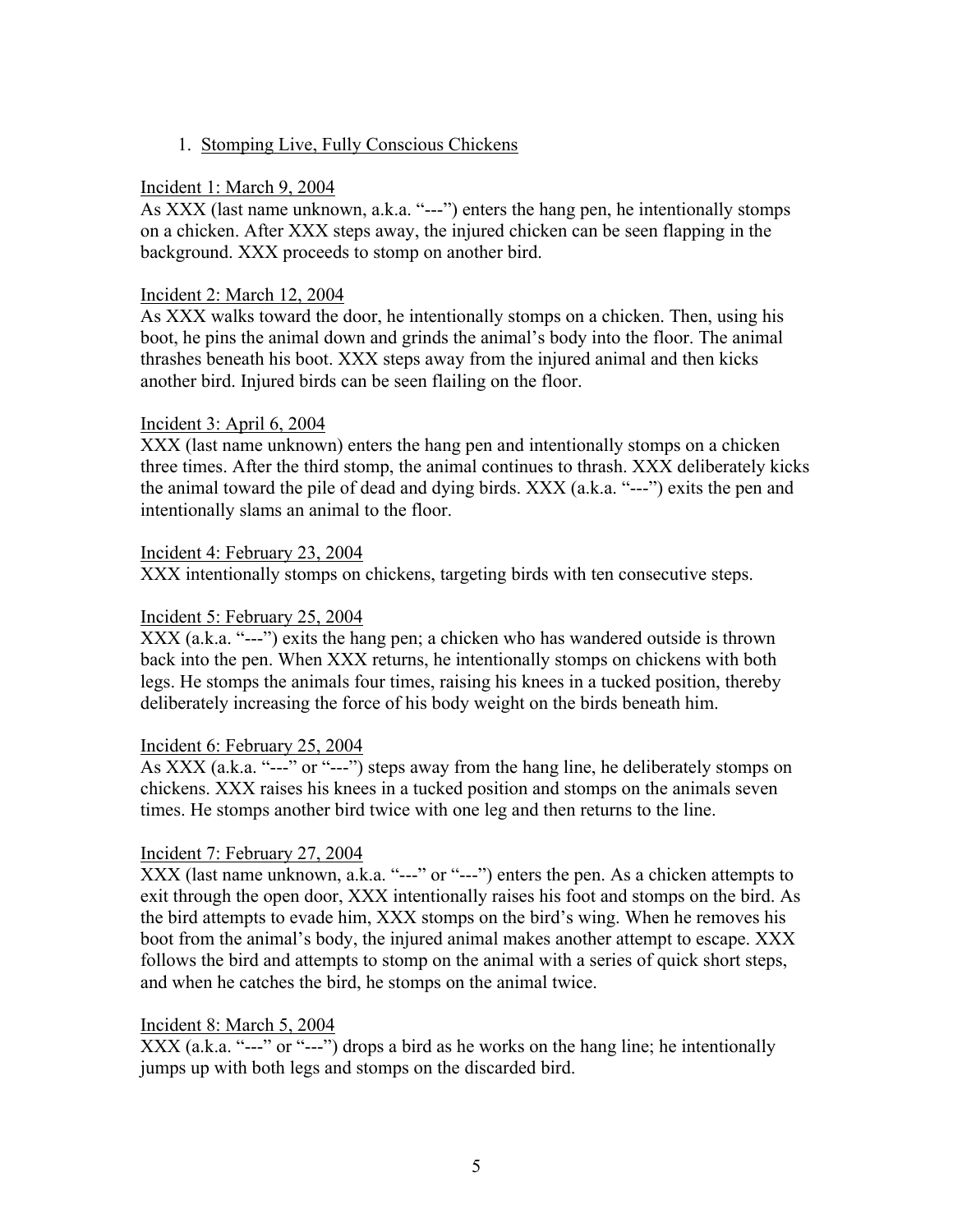#### Incident 9: March 5, 2004

XXX steps away from the line and hurls a chicken against the wall. Moments later, a bird falls off the conveyor belt, and XXX deliberately stomps on the animal. Both feet leave the ground, and XXX lands on the bird twice. XXX resumes hanging while the pinned bird struggles beneath his boot. Twenty seconds later, another bird falls from the line. XXX deliberately keeps his right boot on the first bird, pivoting on the body of the animal, and stomps the other bird twice with his left leg. The chicken continues to struggle; again, XXX intentionally stomps the bird and then kicks both chickens to the wall.

### Incident 10: February 27, 2004

XXX encounters a chicken and intentionally steps on the animal as he exits the hang pen. Dr. Laurie Siperstein-Cook, a prominent avian veterinarian, singled out this incident of "sadistic cruelty," stating that the animal "can be seen afterward struggling and flapping on the floor for at least one minute."<sup>10</sup>

### Incident 11: February 26, 2004

XXX rakes out chickens from beneath the conveyor belt. He takes one bird, turns, and deliberately slams the bird into the wall. He pins the animal down by stepping on the animal's flailing wing and proceeds to stomp on the animal, grinding the bird's body into the floor with his other foot. He deliberately kicks her backwards, behind him. The animal flails in the corner for thirty-eight seconds following the attack.

### Incident 12: February 26, 2004

XXX (a.k.a. "---") enters and deliberately raises his left leg and stomps on a chicken. The animal flails violently; XXX stomps on the chicken again, deliberately shifting his body weight onto his left leg and thus the bird he is standing on. The bird struggles for thirty seconds after XXX removes his leg. As he gathers other birds on the floor, he collects the injured animal and carries her out the door.

*Experts agree that the incidents depicted above were intentional and malicious and that the chickens who were so treated were inflicted with severe injuries that caused them to suffer as they awaited slaughter. For example, Dr. Laurie Siperstein-Cook opines, "In most cases, especially where the worker is hopping at random (and seemingly with joy) through the layer of chickens, the chickens would likely suffer injuries of a broken bone (leg, wing or back) or internal bleeding…with damaged bones or internal organs, the chickens would be in pain [and] suffer for long periods until properly slaughtered."11 Dr. Ian Duncan, one of the world's most knowledgeable poultry ethologists, adds that "unless the bird's skull was crushed by the stomping, the death would be a slow and painful one."<sup>12</sup>*

<sup>&</sup>lt;sup>10</sup> Letter from Laurie Siperstein-Cook, M.A., D.V.M., to Cem Akin, Research Associate, People for the Ethical Treatment of Animals (July 2, 2004). Ex. 3.

 $11$  Letter from Siperstein-Cook to Akin. Ex. 3.

<sup>&</sup>lt;sup>12</sup> Letter from Ian J.H. Duncan, B.Sc., Ph.D., Professor of Applied Ethology, Department of Animal and Poultry Science, University Chair in Animal Welfare, University of Guelph, Ontario, to Cem Akin, Research Associate, People for the Ethical Treatment of Animals (July 4, 2004). Ex. 4.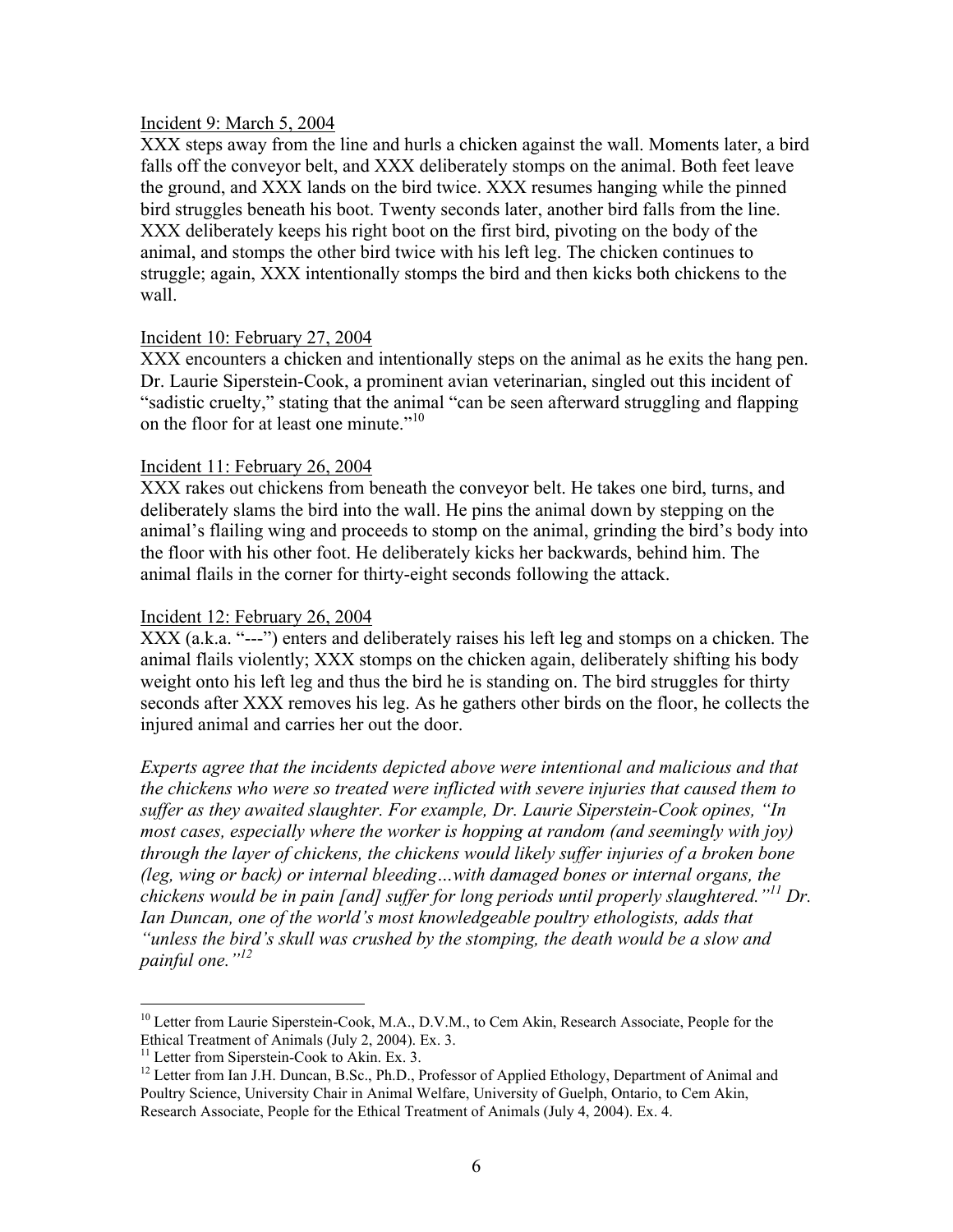*The experts also agree, without qualification, that stomping birds does not constitute a "usual and accepted standard" of poultry production and management. According to Dr. A.B.M. Raj, who has served on international scientific committees addressing humane stunning and slaughter methods, stomping "is not a humane way of killing chickens and one will not find this as an acceptable practice in any text."13 Dr. Ian Duncan responded to the stomping incidents by saying, "This is a completely unacceptable way to kill chickens … ."<sup>14</sup>*

### 2. Kicking Live, Fully Conscious Chickens

#### Incident 13: March 2, 2004

XXX (last name unknown, a.k.a. "---") steps back, raises a chicken above his head, and slams the bird against the rail with such force that the bird's body breaks in two. Next, XXX walks toward the door carrying several birds in each hand. He deliberately kicks the bird who was thrown to the floor at the beginning of the scene. XXX picks up the flailing bird and hangs her on the line.

#### Incident 14: March 2, 2004

XXX drops a chicken onto the floor; the bird stands in the lighted doorway. XXX turns from the line, draws back his leg and deliberately kicks the animal. The force sends the chicken sailing into the opposite wall; the startled animal runs to the corner of the pen. Dr. Laurie Siperstein-Cook commented on this incident, saying: "[T]he chicken is clearly standing on the floor and the worker kicks it across the room. The chicken can then be seen to be still alive." Dr. Siperstein-Cook characterized this behavior as "gratuitous cruelty."<sup>15</sup>

#### Incident 15: March 2, 2004

XXX has his back to the conveyor belt where a chicken is flailing behind him. XXX turns toward the belt, lifts the bird, and drops it. Bracing his arm against the rail, XXX steps back, raises his leg high enough to clear the waist-high rail, and kicks the animal. The bird continues to flail. He grabs the chicken by the tail feathers and slams her against the overhead shackles. XXX continues to torture the animal, wringing the bird's body in both fists for several seconds. He then turns the bird upside down and walks toward the door, presenting the animal in his outstretched arm to an employee standing in the doorway. The employee smacks the still-struggling bird. XXX returns to the line and hangs the bird.

<sup>&</sup>lt;sup>13</sup> Letter from A.B.M. Raj, B.V.Sc., M.V.Sc., Ph.D., Senior Research Fellow, Division of Farm Animal Science, School of Clinical Veterinary Science, University of Bristol, United Kingdom, to Cem Akin, Research Associate, People for the Ethical Treatment of Animals (July 1, 2004). Ex. 5.

<sup>&</sup>lt;sup>14</sup> Letter from Duncan to Akin. Ex. 4. <sup>15</sup> Letter from Siperstein-Cook to Akin. Ex. 3.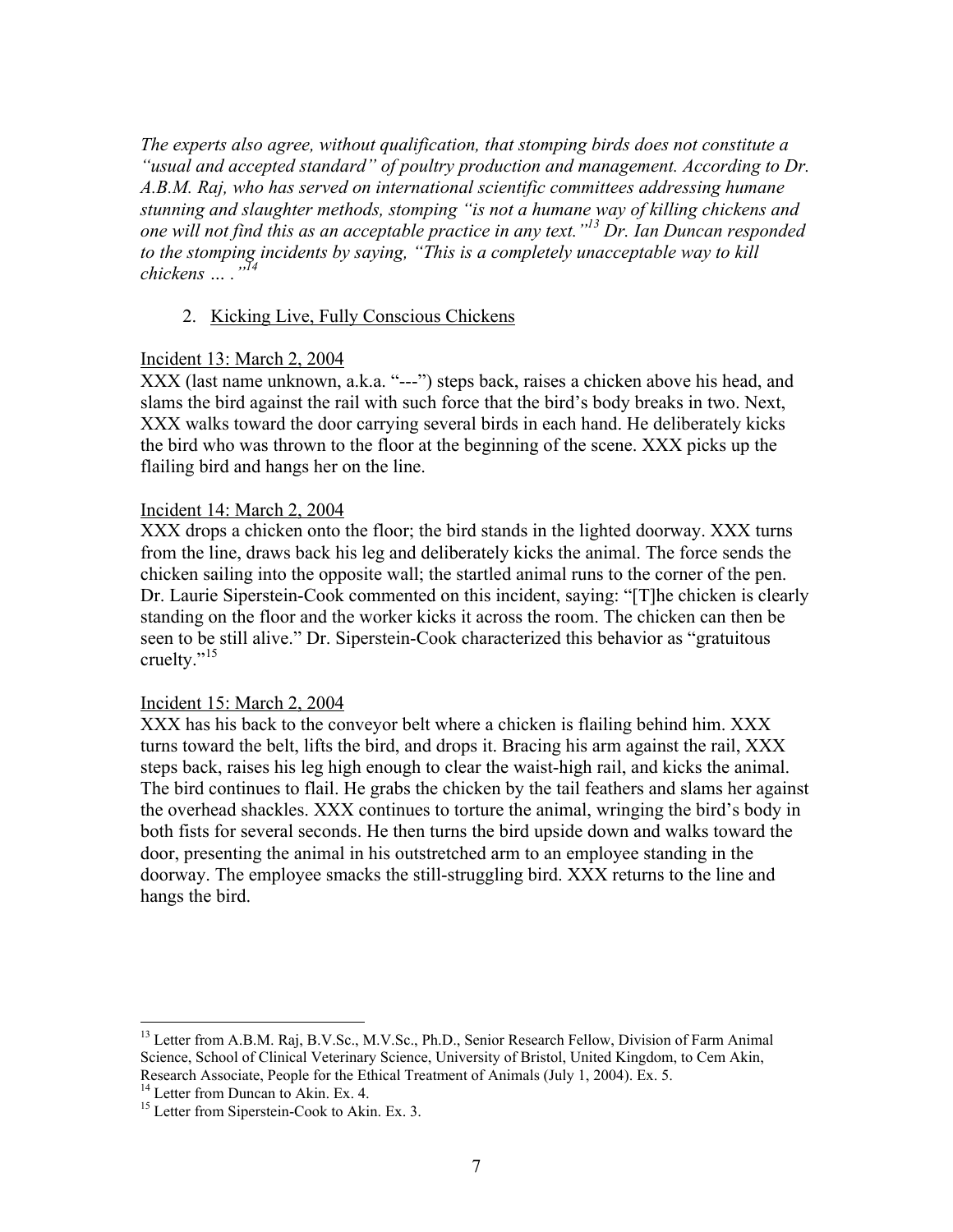#### Incident 16: March 9, 2004

XXX steps away from the conveyor belt, walks toward the door, and kicks a chicken with "great force,"<sup>16</sup> causing the animal to collide with the wall. The injured animal flails; XXX walks out the door. Dr. Ian Duncan characterized the kicking in this scene as being "violent as though there is an intention to inflict pain."<sup>17</sup>

### Incident 17: February 20, 2004

XXX punches a chicken on the belt; the force of the impact sends the injured animal sailing to the ground, where the animal flails. XXX (last name unknown) then enters and deliberately kicks the same bird, whose wings can be seen flapping as she sails from view.

### Incident 18: February 20, 2004

XXX takes a chicken from the belt and throws her to the floor. The injured bird beats her wings on the ground. XXX enters the pen and begins tossing discarded birds into the pile against the wall. The bird who was originally injured by XXX jumps up from the floor. In response, XXX kicks the animal with such force that the collision with the wall causes the animal to bounce off and sail from view.

*Unnecessary pain and suffering are inevitable when animals are kicked in the manner seen in the video; experts agree that injuries result, which include bruising and broken bones accompanied by great pain.18 Dr. Laurie Siperstein-Cook stated, "Even if the goal were to move a chicken out of the way, this is a totally inappropriate way to achieve that. Chickens can easily and harmlessly be brushed aside with a foot without causing injury. These workers clearly go out of their way and seem to take joy in causing pain."<sup>19</sup>*

*Dr. Donald Maurice Broom, a world-renowned expert on farmed-animal physiology who served as chair of the European Union Scientific Veterinary Committee, pointed out the wanton nature of the conduct: "It is never necessary to kick a chicken vigorously, either deliberately or accidentally, and actions shown in the video would have caused bruising, often with bone breakage, and hence pain, suffering and distress. Many of the birds kicked could be seen to be moving and flapping after the kick in such a way that their continuing consciousness was evident."20*

*Experts unanimously stated that kicking chickens fails to comport with "usual and accepted standards" of poultry production and management. Dr. Ian Duncan explained that "kicking is completely unacceptable as a means of moving birds in the industry."21*

<sup>&</sup>lt;sup>16</sup> Letter from Siperstein-Cook to Akin. Ex. 3.

<sup>&</sup>lt;sup>17</sup> Letter from Duncan to Akin. Ex. 4.<br><sup>18</sup> *See, e.g.*, Letter from Duncan to Akin. Ex. 4.

<sup>&</sup>lt;sup>19</sup> Letter from Siperstein-Cook to Akin. Ex. 3.

<sup>&</sup>lt;sup>20</sup> Statement of Maurice Donald Broom, M.A., Sc.D., Ph.D., Professor of Animal Welfare, Department of Clinical Veterinary Medicine, University of Cambridge, United Kingdom (July 12, 2004). Ex. 6.

 $21$  Letter from Duncan to Akin. Ex. 4.